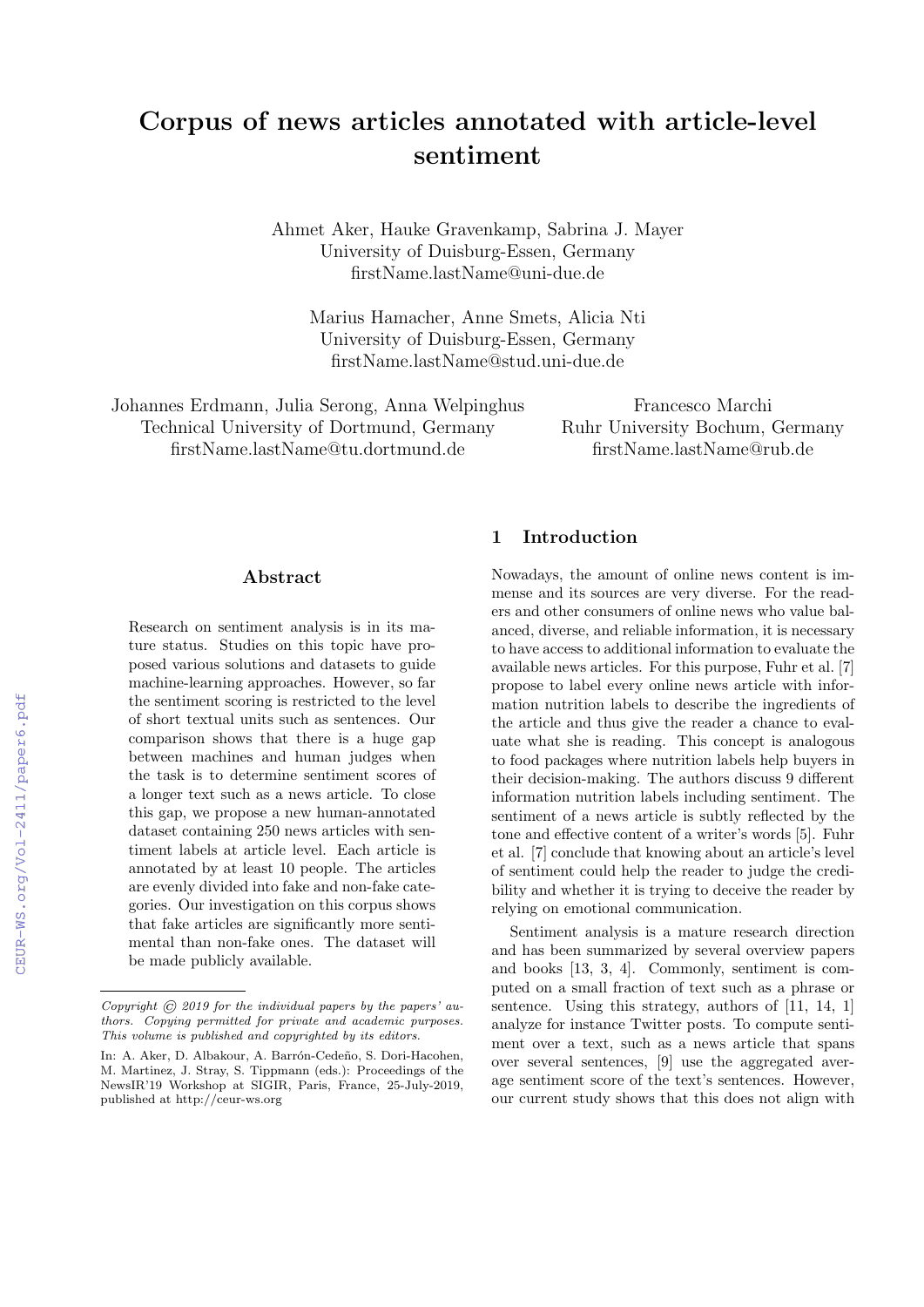the human perception of sentiment. If there are only, e.g. two sentences in the article which are sentimentally loaded and the remaining sentences are neutral, a sentence-based sentiment scorer will label the article as not sentimental or will assign a low sentiment score. On the contrary, our study shows that humans may consider the entire article as highly sentimental even if there are only 1-2 sentences that are highly sentimental.

In this work, we propose to release a dataset containing 250 news articles with article-level sentiment  $\lambda$  labels.<sup>1</sup> These labels were assigned to each article by at least 10 paid annotators. To our knowledge, this is the first article-level sentiment labeled corpus. We believe this corpus will open new ways of addressing the sentiment perception gap between humans and machines. Over this corpus, we also run two automatic sentiment assessors and show that their scores do not correlate with human-assigned scores.

In addition, our articles are split into fake (125) and non-fake (125) articles. We show that at the article level, fake articles are significantly more sentimental than the non-fake ones. This finding supports the assumption that sentiment will help readers to distinguish between credible and non-credible articles.

In the following, we will first describe the dataset annotated with sentiment at article level (Section 2). In Section 3, we present inter-rater agreement among the annotators, the analysis of sentiment provided for fake and non-fake articles, as well as a qualitative analysis of articles with low and high sentiment scores. In Section 4, we provide results about our correlation analysis between human sentiment scores and those obtained automatically. Finally, we discuss our findings and conclude the paper in Section 5.

## 2 Dataset

We retrieved the news articles annotated in this work from FakeNewsNet [15], a corpus of news stories divided into fake and non-fake articles. To determine whether a story is fake or not, the FakeNewsNet authors extracted articles and veracity scores from two prevalent fact-checking sites  $PolitFact<sup>2</sup>$  and  $Gossip$ - $Cop<sup>3</sup>$ . We sampled 125 fake and 125 non-fake articles from this corpus. All articles are dealing with political news, mostly the 2016 US presidential election. Table 1 lists textual statistics about the articles.

Each news article was rated between 10 and 22 times  $(mean = 15.524, median = 15)$  and each annotator rated 1 to 250 articles  $(mean =$  $42.185, median = 17.$ 

Table 1: Textual statistics about articles in the dataset.

|                        |        | fake   | non-fake |
|------------------------|--------|--------|----------|
| text length            | min    | 820    | 720      |
|                        | max    | 10062  | 12959    |
|                        | median | 2576   | 3003     |
|                        | mean   | 2832.4 | 4124.4   |
| sentences              | min    | 6      | 6        |
|                        | max    | 88     | 144      |
|                        | median | 22     | 27       |
|                        | mean   | 24.4   | 36.1     |
| sentence average words | min    | 11.0   | 8.0      |
|                        | max    | 35.7   | 36.7     |
|                        | median | 19.8   | 19.5     |
|                        | mean   | 20.6   | 19.9     |

Annotators were recruited from colleagues and friends and were encouraged to refer the annotation project to their acquaintances. They were free to rate as many articles as they liked and were compensated with  $3.5\mathscr{\in}$  (or  $3\mathscr{L}$  if they were residents of the UK) per article. The recruitment method and relatively high monetary compensation were chosen to ensure high data quality.

Sentiment was rated in two different ways. First, annotators were asked to rate textual qualities of the given article that indicate sentiment, for instance, The article contains many words that transport particularly strong emotions.. These qualities were measured by five properties on a 5-Point Rating Scale, labeled Strongly Disagree to Strongly Agree. Afterwards, annotators were asked to rate sentiment directly on a percentage scale (Overall, how emotionally charged is the article? Judge on a scale from  $0-100$ , 100 indicating high sentiment intensity and 0 indicating low sentiment intensity.

We opted for the two-fold annotation approach to generate sentiment scores that could be used to train machine-learning models as well as sentiment indicators that could provide insights as to why and how people rate the level of sentiment of an article. In the present work, however, we only analyze the percentage scores for sentiment. When referring to annotations, we refer to these sentiment scores. The other sentiment variables are not discussed in this current work due to spacial constraints.

 $\frac{n_{\text{lattps}}}{n_{\text{lattps}}/sqrt{\text{github.com/ahmetaker/newsArticlesWithSentimentScore}}}$  on  $\frac{n_{\text{low}}}{n_{\text{lattps}}}$ . In this scheme, highly positive and highly neg-Note that annotators did not annotate the sentiment polarity, e.g. "highly positive" or "slightly negative", but only the sentiment intensity, e.g. "high" or ative articles receive the same score. We chose this annotation scheme since article-level polarity seems

<sup>2</sup>https://www.politifact.com/

<sup>3</sup>https://www.gossipcop.com/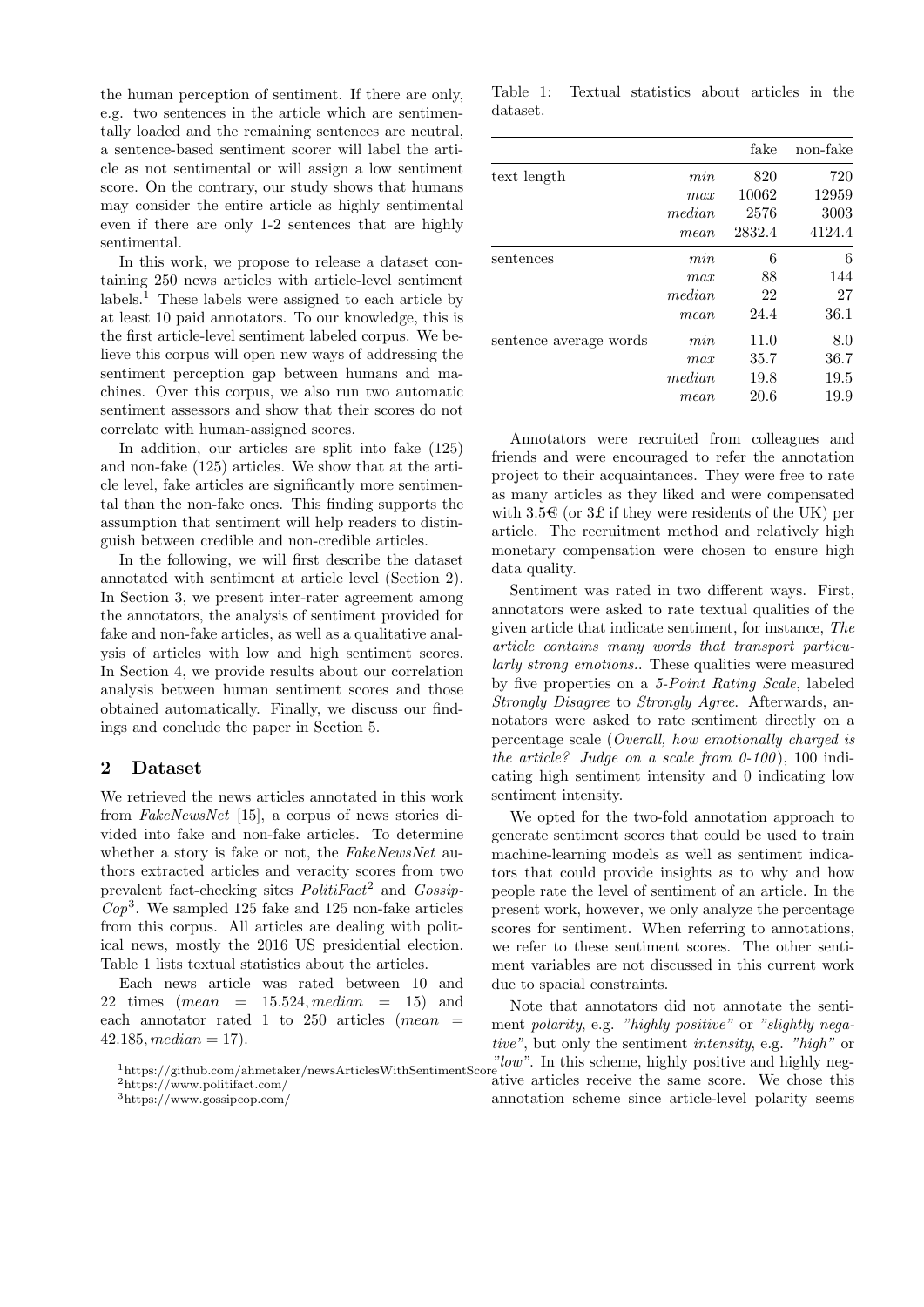less informative for an entire article: In cases where a single article praises one position and condemns another, giving an overall polarity score is ambiguous and sentence-level polarity scores may be more informative.

The notion of sentiment intensity is still different from subjectivity. A subjective statement contains personal views of an author whereas an objective article contains facts about a certain topic. Both subjective and objective statements may or may not contain sentiment [12]. For example, "the man was killed" expresses a negative sentiment in an objective fashion, while "I believe the earth is flat" is a subjective statement expressing no sentiment. For an investigation of article level subjectivity, see [2].

## 3 Analysis of Sentiment Scores

First, we measure differences in inter-rater agreement for fake and non-fake articles in order to see whether the annotators agree on the judgments or not. We also analyze the distribution of sentiment ratings to see whether there are differences in sentiment scores for fake and non-fake articles. Afterwards, we look at articles with particularly high or low sentiment scores to find differences in the writing of the articles that could influence annotators in their ratings and determine whether an article is perceived sentimental.

## 3.1 Inter-rater Reliability Analysis

Inter-rater reliability is measured using the Intra Class Correlation (ICC) Index. A one-way random effects model for absolute agreement with average measures as observation units is assumed  $(ICC(1,k))$ . (We followed the guidelines of [8, 10] to select the ICC model parameters.)

Since not every annotator annotated every article, annotators are assumed to be a random effect in the model. We chose the minimum number of available annotations per article  $(k = 10)$  as the basis for the reliability analysis. In cases where more than 10 annotations were available for an article, we randomly chose 10 annotations. Observational units are average measures since the sentiment for each article is going to be the average of all human annotations for the given article.

The total Intra Class Correlation is 0.88, which indicates good to excellent reliability [10]. Reliability is slightly higher for real  $(ICC(1, 10) = .90)$  than for fake articles  $(ICC(1, 10) = .76)$  (see Table 2).

Note that there is a large discrepancy between the average point estimates and the single point estimates for the same data  $(ICC(1, 1) = .42, CI[.95] =$ [.37, .48]). While this is generally expected [8], we considered the difference to be large enough to report.

Table 2: Intraclass Correlation Values

|                  |                  |        |                             | 95% CI         |            |
|------------------|------------------|--------|-----------------------------|----------------|------------|
|                  | N                | Raters |                             | Unit ICC Lower | Upper      |
| total            | 250 10           |        | average .88<br>single $.42$ | .86<br>.37     | .90<br>.48 |
| fake<br>non-fake | 125 10<br>125 10 |        | average .76<br>average .90  | .67<br>.87     | .81<br>.92 |

## 3.2 Annotation Distribution

The dataset contains 3788 sentiment score annotations, ranging between 0 and 100. The mean score is 49.92 with a standard deviation of 32.54. When looking at all articles, scores are mostly uniformly distributed with minor peaks at the maximum and minimum values (see Figure 1). The distribution changes when dividing the articles into fake and real ones. Fake articles receive higher scores (*mean*  $= 61.50$ ) than non-fake ones ( $mean = 38.69$ ). We found a significant difference  $(t(3786) = 22.99, p < .001)$  of medium magnitude (cohen's  $d = .75$ ), using a t-Test. In addition, the percentage of fake articles with a sentiment score of 50 or higher stands at 70.4 compared to real articles where only 40.6 percent were rated with a score above 50. This shows that indeed fake articles are rated significantly more sentimental than the non-fake ones.

#### 3.3 Qualitative Analysis

A first qualitative analysis of the articles rated with the highest and lowest mean sentiment scores indicates differences in language use and sentence structure.

Articles with a low sentiment score are mostly election reports and contain listings of facts and figures. To give examples: "Solid Republican: Alabama (9), Alaska  $(3)$ , Arkansas  $(6)$ , Idaho  $(4)$ , Indiana  $(11)$ , Kansas  $(6)$ , Kentucky  $(8)$ , Louisiana  $(8)$  [...]", or "Clinton's strength comes from the Atlanta area, where she leads Trump 55% to 35%. But Trump leads her 51% to 33% elsewhere in the Peach state. She leads 88% to 4% among (..)."

The last example also demonstrates the use of a repetitive and simple sentence structure, for instance, the iterating use of the word leads. "In Iowa Sept. 29. In Kansas Oct. 19.  $\left[\ldots\right]$ " states another example for the repeated use of language. On the whole, the used language seems unemotional, rather neutral and without bias.

Articles with the highest mean score seem to consist of a larger number of negative words. "Kill", "murder", "guns", "shooting", "racism" and "dead and bloodied" are a few specific examples of negative words we observed in the articles. To some extent, offensive language is used which indicates a subjective view and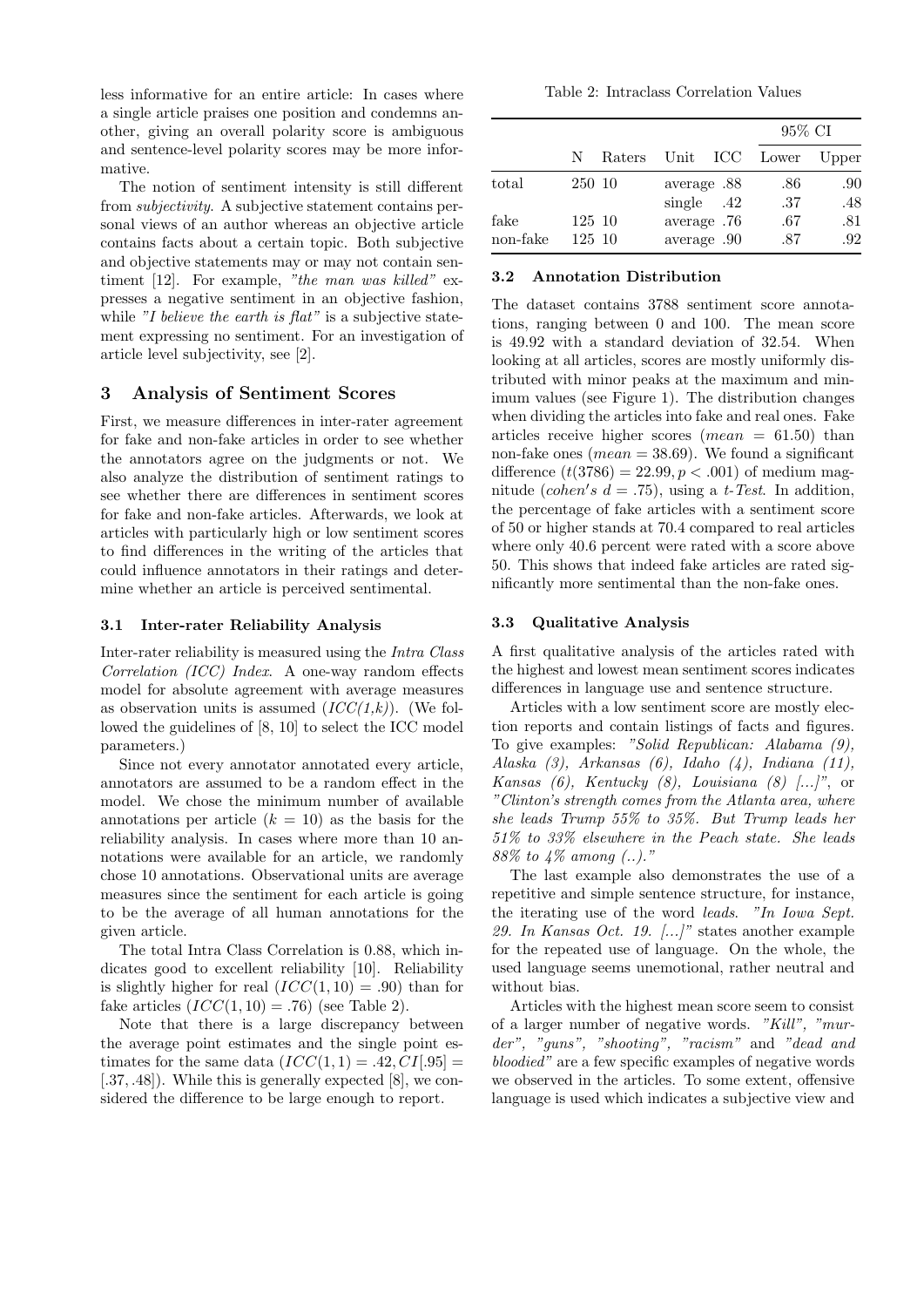

Figure 1: Histograms of sentiment scores. Values are sorted into 10 categories

bias. Statements such as "[...] sick human being unfit for any political office  $[\ldots]^n$ , or " $[\ldots]$ " nothing but a bunch of *idiot lowlifes*" can be quoted as exemplary for offensive language use.

In some high-sentiment articles, we also found rhetorical devices such as analogies, comparisons, and rhetorical questions, which do not occur in the same manner in the low-sentiment articles. Analogies and comparisons are initiated by the word like such as in the following sentence: "Clinton speculated about this, and like a predictable rube under the hot lights Trump cracked under the pressure." The following sentence gives an example for a rhetorical question found in one of the articles:"Did Trump say he was interested in paying higher taxes? No. Did Trump say he would like to reform the tax code so that he would be forced to pay higher taxes? No."

# 4 Comparison between Model Predictions and Human Annotations

To see how existing sentence-level sentiment analysis models perform on the dataset, we used the  $Pattern3<sup>4</sup>$ Web Mining Package [6] and the *Stanford Core NLP*<sup>5</sup> Package.

The Pattern3 package provides a dictionary-based sentiment analyzer with a dictionary of adjectives and their corresponding sentiment polarity and intensity. The model determines the sentiment score of a sentence by averaging the sentiment scores of all adjectives in a sentence. Scores range between −1.0 (negative) and 1.0 (positive).

The Stanford Core NLP package provides a recursive neural network model for sentiment analysis [?]. It assigns sentiment labels based on the contents and syntactic structure of a sentence. The output is one of five labels (very negative, negative, neutral, positive, very positive).

Model predictions were obtained by processing the articles in the dataset sentence by sentence and averaging over the sentence scores. Since the models assign sentiment values on different scales than the one used by our annotators, we mapped the values to match our scale. For the Pattern3 scores, we took the absolute value and multiplied it by 100 and for Stanford scores, we mapped the labels to intensity scores (very negative = 100, negative = 50, neutral = 0, positive = 50, very positive  $= 100$ .

Human ratings represent the average sentiment score per article.

<sup>4</sup>https://github.com/pattern3

<sup>5</sup>https://stanfordnlp.github.io/CoreNLP/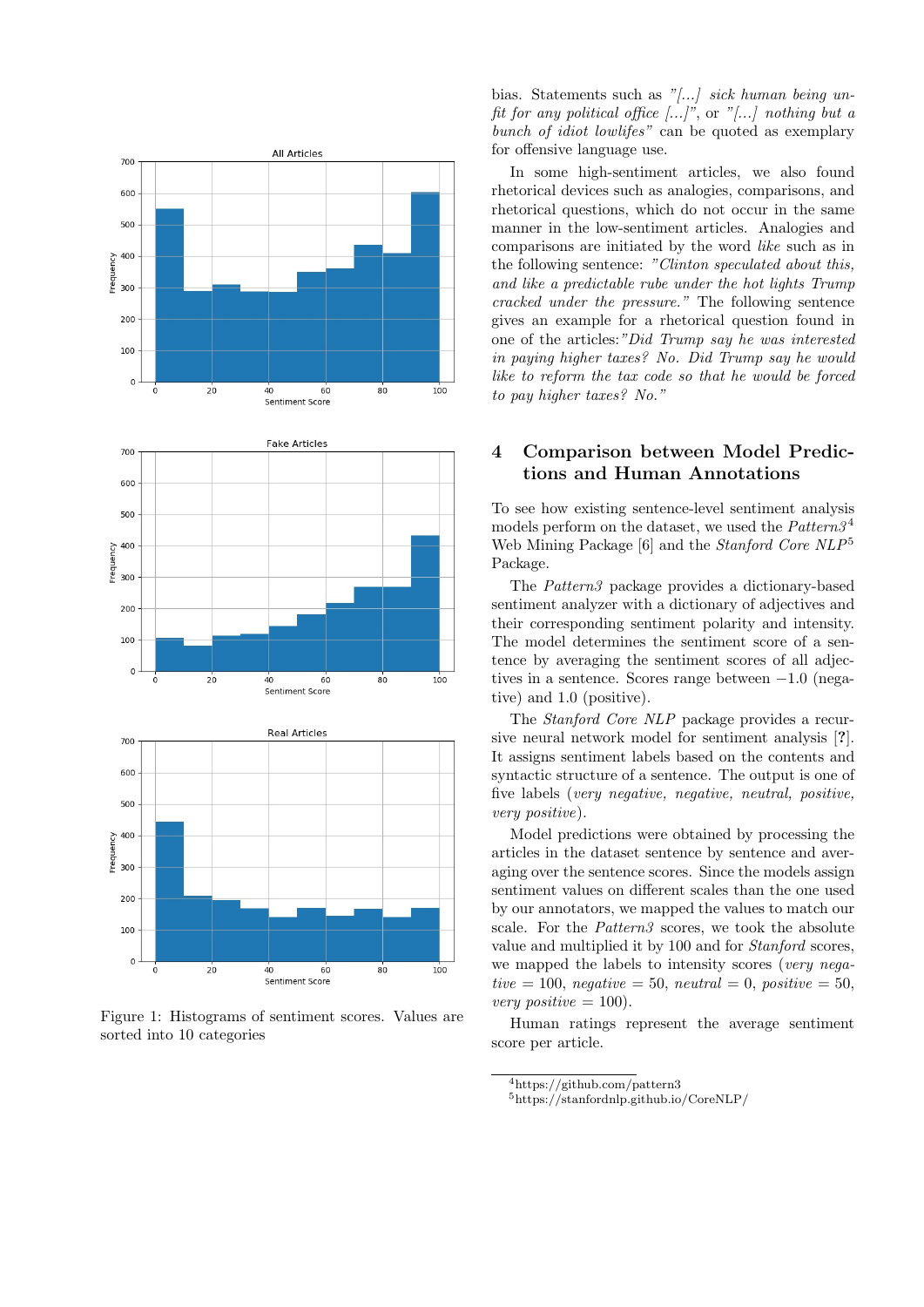

Figure 2: Scatter plot showing human ratings and model predictions for each sentiment analyzer.

#### 4.1 Results

In general, model predictions are lower than the human ratings and span a more narrower of values. Model predictions of the Pattern3 Sentiment Analyzer range from 2.04 to 32.99 with a mean of 14.81 and a standard deviation of 5.47. Predictions of the Stanford Core NLP Analyzer range from 24.07 to 62.5 with a mean of 43.18 and a standard deviation of 5.69. On the other hand, human annotations span a wide range of values from 4.55 to 95.25, with a mean of 49.39 and a standard deviation of 21.77.

Figure 2 shows a scatter plot of the human ratings and the model predictions. The correlations are significant yet very small  $(r = .171, R^2 = .029, p <$ .001 for *Pattern3*,  $r = -.139, R^2 = .019, p = .028$ for Stanford Core NLP) and prediction errors are high, while those of *Pattern3* are larger  $(MSE =$ 1657.87,  $MAE = 35.05$  than those of *Stanford Core*  $NLP$  ( $MSE = 576$ ,  $MAE = 20.42$ ). We also looked at the distribution of sentiment scores for the model predictions. When comparing scores assigned to fake articles ( $mean = 15.19$ ) and scores assigned to real articles  $(mean = 14.43)$ , the predictions do not differ significantly  $(t(248) = 1.09, p = .28, \text{cohen's } d = 0.14)$ . On the other hand, analyzing the scores assigned by human annotators on the article level, we found a significant difference between fake articles  $(mean = 60.36)$ and real articles (*mean*  $=$  38.42) with a large magnitude  $(t(248) = 9.21, p < .001, \text{cohen's } d = 1.17).$ The results indicate that the computation of an overall sentiment score based on sentence-level sentiment scores is not useful for fake news detection. However, human ratings at article level can indeed be used to distinguish between fake and non-fake articles.

#### 5 Discussion and Conclusion

A new human annotated sentiment dataset is presented in this paper. To the best of our knowledge, it is the first dataset providing high quality, articlelevel sentiment ratings.

Our analysis of model predictions shows that

sentence-level sentiment estimates are unable to match human estimates for entire articles. Sentence-level models underestimate true sentiment scores, probably due to the fact that results are averaged over the sentiments of all sentences. The fact that the Pattern3 predictions are generally lower than the ones of Stanford Core NLP supports this hypothesis, as Pattern<sub>3</sub> averages over all adjectives in a sentence and all sentences, whereas the Stanford model is only averaged over all sentences in the article. If an article contains mostly neutral sentences and only a few sentences with strong emotional statements, these models will assign the article a relatively low score. Contrarily, for human readers, already a few of such emotionally-charged sentences can shape the perception of the entire article. Sentiment analysis models should, therefore, operate at the article level rather than at the sentence level. Our dataset can be used to train such models and is thus a valuable addition to the collection of available sentiment datasets.

Furthermore, fake and real articles differ in the distribution of sentiment annotations. Real articles in our dataset receive significantly lower sentiment scores than fake ones. This qualifies sentiment as a potential feature for fake news classification of political news articles. Sentence-level models failed to generate scores that reflect this relation. Models could be improved by making predictions on the article level and by using our dataset for training.

Future research could be aimed at examining this finding further by incorporating more articles, potentially also from different topic domains, as our dataset includes only political news articles.

We started investigating where differences in sentiment may be coming from and (unsurprisingly) find that more extreme and emotionally-charged statements were used in high-sentiment articles. As mentioned earlier, the interesting finding here is that even a few such statements seem to affect the overall impression of an article's sentiment.

In future studies, this investigation could be expanded either by detecting which sentences have the largest impact on the overall sentiment score of an article or by identifying individual-level determinants that affect people's perception of sentiment in an article.

#### 6 ACKNOWLEDGEMENTS

This work was funded by the Global Young Faculty<sup>6</sup> and the Deutsche Forschungsgemeinschaft (DFG, German Research Foundation) - GRK 2167, Research Training Group "User-Centred Social Media".

 $6$ https://www.global-young-faculty.de/